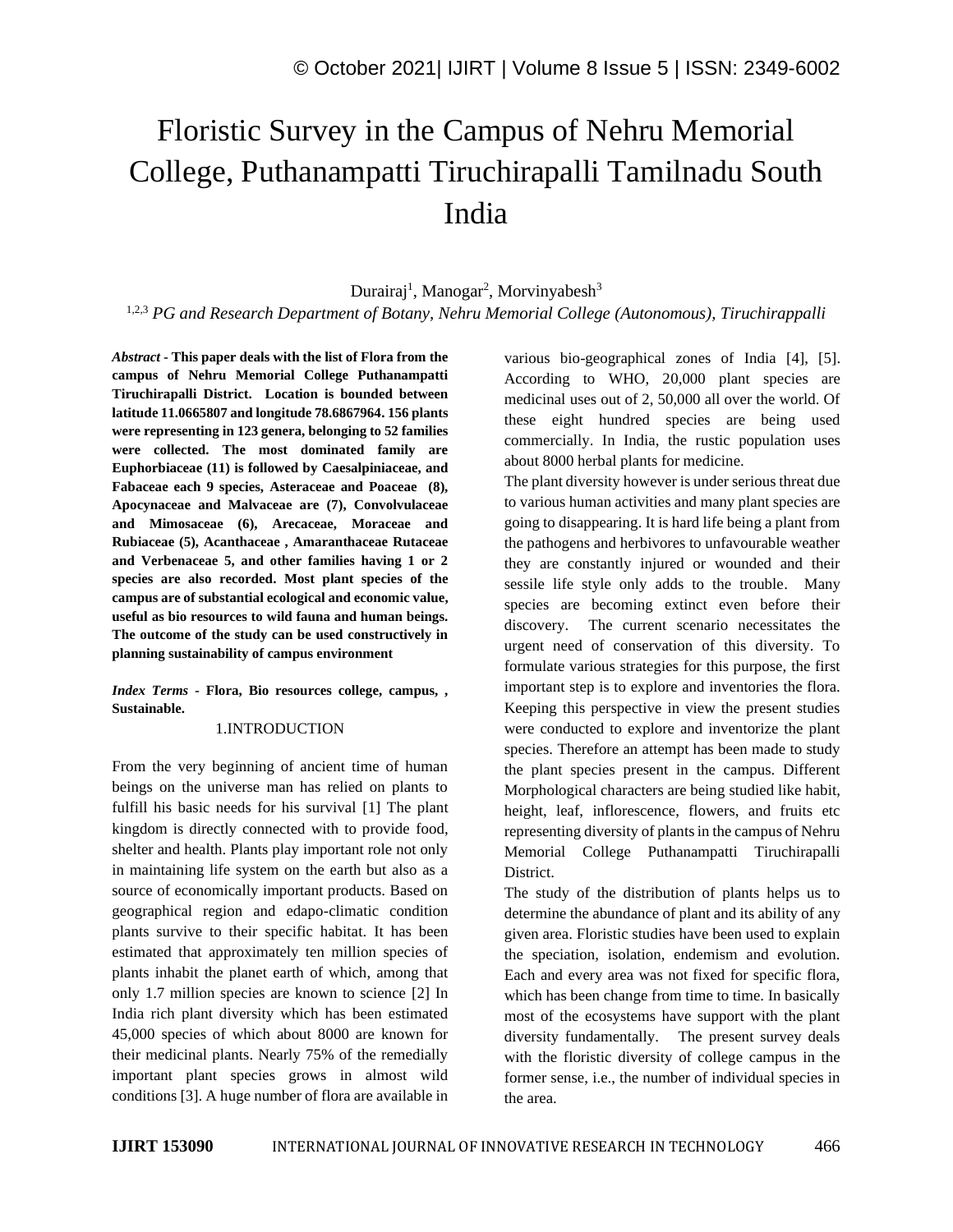#### METHODOLOGY

#### **Area of study:**

The present study was carried out in Nehru Memorial College Campus, Puthanampatti in Thuraiyur taluk of Tiruchirapalli District. Location is bounded between latitude 11.0665807 and longitude 78.6867964:

#### **Field survey**

The college campus was surveyed randomly form November 2019 to March2020. The representative specimens of every plant were collected in quadruplicates. Repeated collections were avoided of plants once collected in the campus or anywhere in the district and just recorded. Field numbers were given for every specimen in the field notebook. The photographs of the plants were taken with the help of Sony Digital Camera. (**Plate 1**)

The collected specimens were tied in thick polythene bags. Specimens were then poisoned, dried and were made into herbarium according to methodology described by, [6] . Plant species were identified using regional floras [7][8][9] [10]. The collected materials were poisoned using standard herbarium techniques Well-preserved specimens with voucher numbers were deposited in the Herbarium of the P.G. Department of Botany and Nehru Memorial college, Puthanampatti, Tamil Nadu,, and further confirmed in certain cases, by comparing with the herbarium material housed at Rabinot Herbarium St Josephs college Tiruchirapalli;. A critical care was taken in the confirmation of endemic, threatened taxa and new distributional records.



Plate 1

#### RESULTS AND DISCUSSION

A comprehensive survey of Angiosperm flora of Nehru Memorial eco-friendly college campus is presented in this project College areas were of valuable floral species of medicinal value most of the trees are naturally grown and some of the trees, are planted obviously to control pollution and for the beautification of the campus.. However, the species composition particularly of trees, herbs, shrubs, climbers and other ground flora have, not yet been inventorised in totality till date, except secondary data from taxonomic literatures by teachers and name of a few species are used for botany practical class During the survey of the college campus from 2019-2020. The Campus has a great wealth of plants. Their scientific names, local names, habit, flowering-fruiting time, uses are enlisted. These results were positively correlated with alphabetical order approx. 156 plants were representing in 123 genera, belonging to 52 families were collected (Table-1) The most dominated family are Euphorbiaceae (11) is followed by Caesalpiniaceae, and Fabaceae each 9 species, Asteraceae and Poaceae (8), Apocynaceae and Malvaceae are (7), Convolvulaceae and Mimosaceae (6), Arecaceae, Moraceae and Rubiaceae (5), Acanthaceae, Amaranthaceae Rutaceae and Verbenaceae 5, and other families having 1 or 2 species are also recorded Fig 1



My study show college campus diversity represents area. Recently a row of Royal palms was planted near the main campus, which gives royal look, so added one more feather to the cap of our college, By the by some part of the campus like playground and hostel were covered with wild herbal flora which includes medicinal value plants Clearly this flora is associated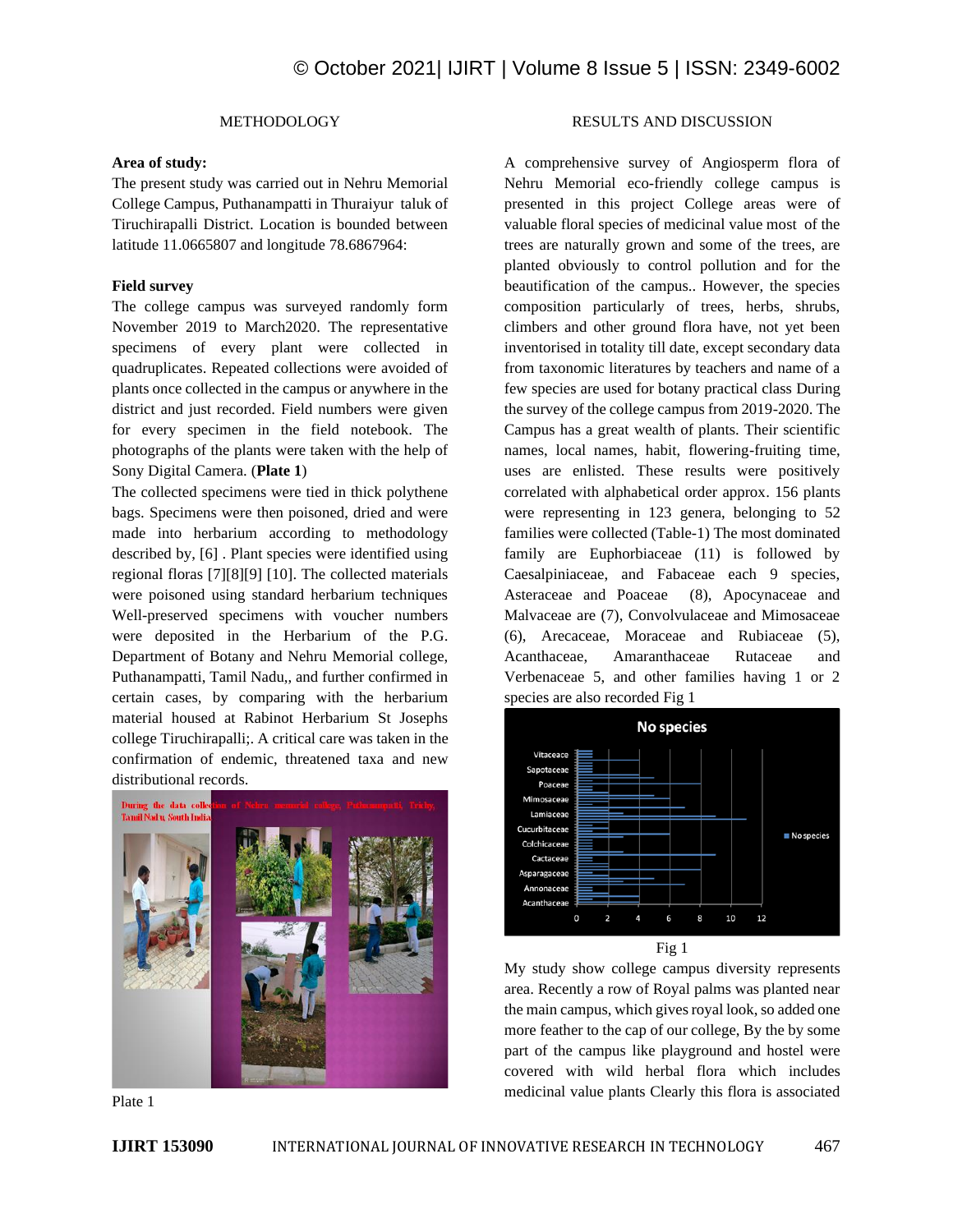with some local fauna predominantly beautiful and multi-coloured butterflies, caterpillars, bees, beetles, ants and Some different varieties of bird are landing in the campus in behind rainy season and its gives extra beautification to the campus. On the other hand, varieties of birds like wood pecker, owls, sparrows, pigeons, parrots, peacock etc. are regularly visiting for searching food. In view of recent demand on biodiversity conservation, the entire bio rich campus was scanned to collect information of some flora data. Biodiversity survey was done by many researchers but biodiversity survey of college campus still now not yet studied Current study was aimed for identification of different plants like medicinal exotic and ornamental plants in college campus. It obviously offers an interesting botanical study area and as such, the present authors feel to undertake further attempts to provide identification device of each and every plants in form of an artificial key which would be prepared in due course of time and would help in the conservation of the plants for maintaining plant biodiversity of this campus.

The present study suggests that the campus of NMC College campus is rich in natural vascular flora, though the floristic composition is dominated by angiosperms. A higher proportion of the exotic flora of the college campus is represented by ornamental plants, which include *Allamanda cathartica, Asparagus racemosus, Catharanthus roseus, Delonix regia, Cesalpinia pulcherrima, Hibiscus rosasinensis, , Lantana camara, , Millingtonia hortensis, Plumeria rubra, and Tecoma stans*. These plant species had been planted for the ornamentation of the college campus. Several of the exotics are edible fruit producing plants of the college campus. The exotics grown as avenue plants in the college campus are represented by *Bauhinia racemosa*, *Peltophorum pterocarpum*, *Butea monosperma* and leucaena leucocephala.Several of the exotics are weeds. These include *Ageratum conyzoides*, *Croton bonplandianum*, *Cynodon dactylon*, *Cyperus rotundus*, *Eclipta prostrata*, *Eragrostis tenella*, *Euphorbia hirta*, *Parthenium hysterophorus*, *Physalis minima*, and *Tridax procumbens*. These exotic floras are naturalized to Indian conditions and hence grow successfully without any human assistance. Of the total plant species reported from the campus of NMC College campus, *Parthenium hysterophorus* was observed to be harmful to native flora. This American

flora has spread very fast in the last couple of decades in the campus, infesting all types of terrestrial habitats and posing a threat to the biodiversity of the campus. Exotics are referred to as biological pollutants due to their destructive effects on natural and man-managed ecosystems. Serious ecological effects of the fastspreading introduced flora have been reported [12]; [13]. Some of the common climbers found among the collected plants from the campus were *Abrus precatorius*, *Asparagus racemosus*, *Cardiopsermum helicacabum*, *Cissus quadrangularis*, *Clitoria ternatea*, *Coccinia grandis*, *Cuscuta reflexa*, *Gloriosa superba*, *Hemidesmus indicus*, *Ipomea pestigridis*, *Ipomea sepiaria*, *Merremia tridentata*, *Mukia maderaspatana*, and *Pachygone ovata*. Grasses contributed to herbaceous ground flora, totalling to 11 species. Among them *Eragrostis pilosa* and *Apluda mutica*, were collected from undisturbed areas of the campus. Many species of plants enumerated in the campus are medicinally valuable resources. The important medicinal plants growing in College include, *Achyranthes aspera, Albizia lebbeck, Azadirachta indica, Bauhinia purpurea, Boerhaavia diffusa, Calotropis gigantea, Cassia fistula, Coccinia grandis, Commelina benghalensis, Cynodon dactylon, Evolvulus alsinoides, Ficus religiosa, Hyptis suaveolens, Hemidesmus indicus, , Oldenlandia corymbosa, Oxalis corniculata, Phyllanthus amarus, Pongamia pinnata, , Tephrosia purpurea, Terminalia cataba, and Tribulus terrestris . Albizia lebbeck, zadirachta indica, Tectona grandis, Sweitenia mahoghani* and *Syzygium cuminii* are the important timber-yielding tree species. Comparison of Campus Flora of NMC College with that of Different Institutional Campuses in TamilNadu viz., [14] Holy cross college Trichy 56 species [15] S. T. Hindu College) Campus, Kanyakumari District 238 taxo, [16] Bharthiyar university Coimbatore 323 species, Madras Christian College Biodiveristy Thambaram chennai 458 species , [17], Pachaiyappa's College 256 species, such a comparison places the campus flora of NMC college is less number but moderately diverse. The plant diversity of this campus is greater than those of the Holy cross college. The main reason behind this was may be due to many anthropogenic activities made in the campus such as construction of new buildings and undisturbed area of the campus was converted in to the new renovated. So this is the right time to the floristic studies in the campus are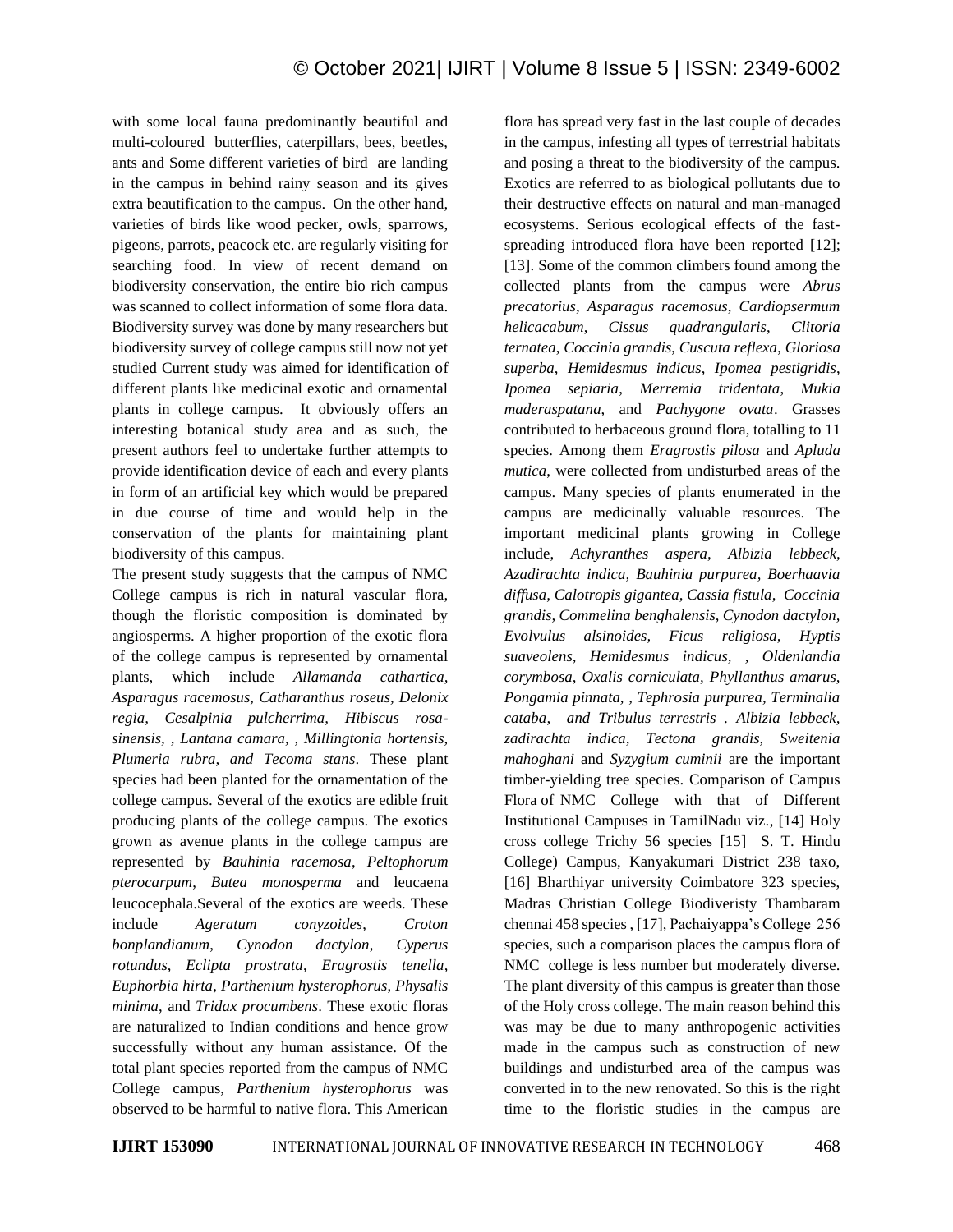considered as the backbone of the assessment of phytodiversity, conservation, management and sustainable utilization [18]. The campus flora of an institution is a unique opportunity as an outdoor botanical and ecological learning for the campus community.

#### SUMMARY AND CONCLUSION

The present study was mainly concentrated on an overall Floristic survey around the campus like walkway playground and Hostels. The resulted 156 species of angiosperms 123 genera are belonging to 52 families. Among these 124 plants were medicinal

values 24 plants in Aesthetic value. In conclusion the natural beauty of Nehru Memorial College campus, with its native plant diversity, introduced ornamentals and cultivated plant species with great aesthetic value, ecological uniqueness and resource importance. Thus, taking a walk around the campus would enrich the botanical knowledge, ecological consciousness and conservation values, not only of the academia but also the common people. The NMC College campus environment, with its diversity of native plant species and the beautiful, cultivated ornamental plants, provides a unique opportunity for learning as an outdoor classroom exercise.

|                          | Table 1                   |                    |                   |                      |                        |
|--------------------------|---------------------------|--------------------|-------------------|----------------------|------------------------|
| Sl. No                   | <b>Botanical Name</b>     | <b>Family Name</b> | Habit             | Common Name          | Economic Importance    |
| $\mathbf{1}$             | Abrus precatorius         | Fabaceae           | Climber           | Kundumani            | Medicinal              |
| $\overline{2}$           | Acacia leucophloea        | Mimosaceae         | Tree              | Velvel               | Medicinal              |
| 3                        | Acacia mellifera          | Mimosaceae         | Tree              |                      | Ornamental /Medicinal  |
| $\overline{\mathcal{L}}$ | Acalypha fruticosa        | Euphorbiaceae      | shrub             | Chinni               | Medicinal              |
| 5                        | Acalypha indica L.        | Euphorbiaceae      | Herb              | Kupaimeni            | Medicinal              |
| 6                        | Acalypha wikesiana        | Malvaceae          | shrub             |                      | Ornamental             |
| 7                        | Achyranthes aspera Linn.  | Amaranthaceae      | Herb              | Naiyuruvi            | Medicinal              |
| 8                        | Aerva lanata              | Acanthaceae        | Herb              | <b>SiruPeelai</b>    | Medicinal              |
| 9                        | Agave americana           | Agavaceae          | shrub             | Aanai katralai       | Ornamental             |
| 10                       | Ageratum conyzoides       | Asteraceae         | Herb              | Pumppillu, Appakkoti | Medicinal              |
| 11                       | Albizia amara             | Mimosaceae         | Tree              | Usil                 | Medicinal              |
| 12                       | Albizia lebbeck           | Mimosaceae         | Tree              | Vagai                | Medicinal              |
| 13                       | Allamanda cathartica      | Apocynaceae        | Climbing<br>shrub | Allamanda            | Medicinal / Ornamental |
| 14                       | Aloe Vera                 | Liliaceae          | Herb              | Sotrukatralai        | Medicinal / Ornamental |
| 15                       | Amaranthus poligonides    | Amaranthaceae      | Herb              | Mullukeerai          | Medicinal              |
| 16                       | Amaranthus viridis L.     | Amaranthaceae      | Herb              | Kupai keerai         | Medicinal              |
| 17                       | Argemone mexicana         | Papaveraceae       | Herb              | Bremmathndu          | Medicinal              |
| 18                       | Asparagus racemosus       | Asparagaceae       | Climber           | Thaneervitan kilangu | Medicinal / Ornamental |
| 19                       | Azadirachta indica        | Meliaceae          | Tree              | Vembu                | Medicinal              |
| 20                       | Barleria prionitis        | Malvaceae          | Herb              | Sem-mulli            | Medicinal              |
| 21                       | Bauhinia racemosa         | Caesalpiniaceae    | Tree              | Aathi                | Ornamental             |
| 22                       | Blepharis maderaspatensis | Acanthaceae        | Herb              | Nethirampoondu       | Medicinal              |
| 23                       | Boerhaavia diffusa        | Nyctaginaceae      | Herb              | Mookiratai           | Medicinal              |
| 24                       | Boerhaavia eracta         | Nyctaginaceae      | Herb              | Seemai Mookiratai    | Medicinal              |
| 25                       | Borassus flabellifer      | Arecaceae          | Tree              | Panimaram            | Medicinal              |
| 26                       | Bryophyllum pinnatum      | Crassulaceae       | Herb              | Ranakalli            | Medicinal / Ornamental |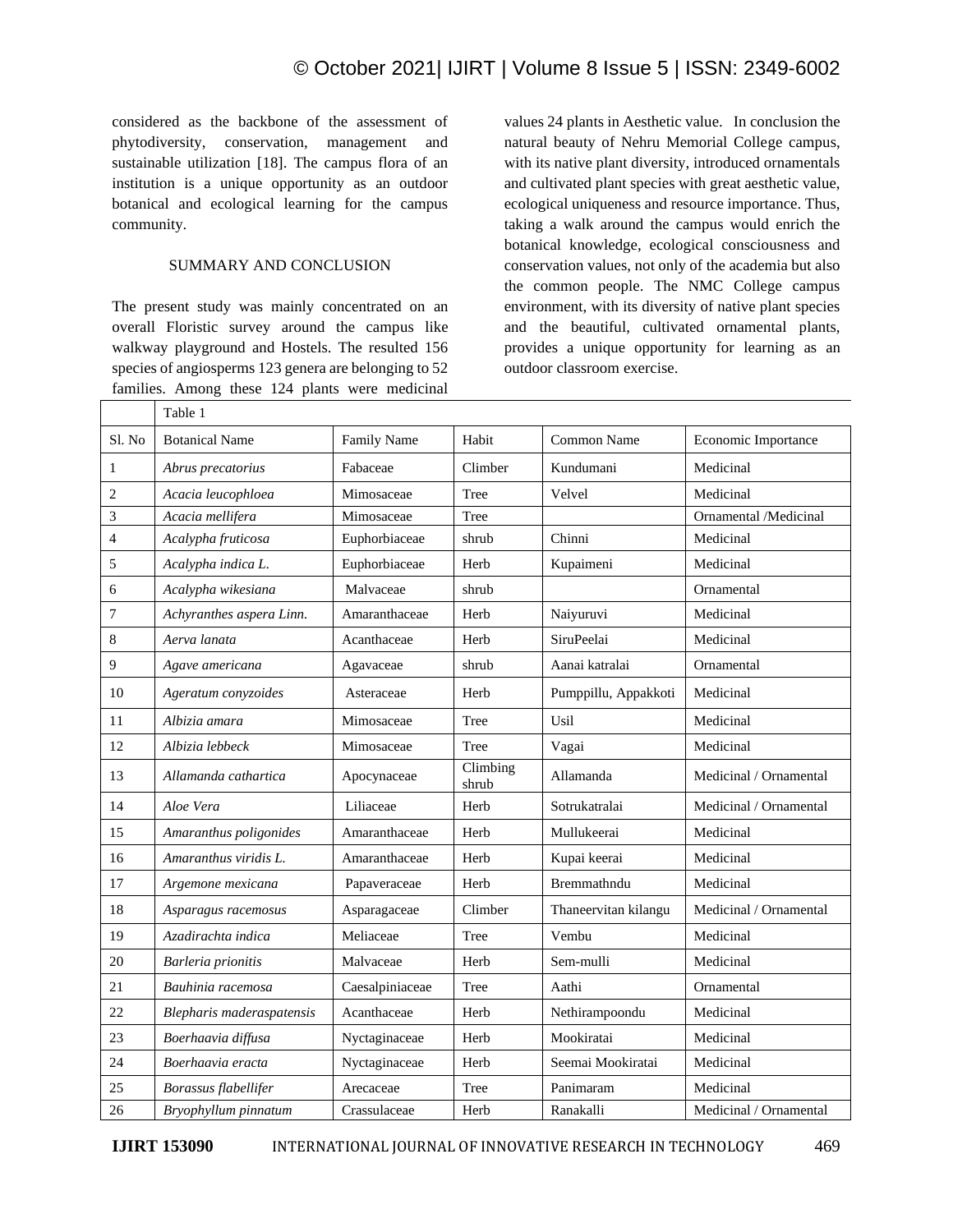| 27 | Butea monosperma             | Fabaceae           | Tree             | Ilaipurasu          | Medicinal / Ornamental |
|----|------------------------------|--------------------|------------------|---------------------|------------------------|
| 28 | Cadaba fruticosa             | Capparaceae        | shrub            | Viluthi             | Medicinal              |
| 29 | Caesalpinia pulcherrima      | Caesalpiniaceae    | Tree             | Mayilkonrai         | Medicinal / Ornamental |
| 30 | Caladium bicolor             | Araceae            | shrub            | Elephant's ear      | Medicinal / Ornamental |
| 31 | Calatropis gigantea          | Asclepiadaceae     | shrub            | Erukku              | Medicinal              |
| 32 | Calotropis procera           | Asclepiadaceae     | shrub            | Vel Erukku          | Medicinal              |
| 33 | Cardiospermum<br>halicacabum | Sapindaceae        | Climber          | Mudakathan          | Medicinal              |
| 34 | Caryota Urens                | Arecaceae          | Tree             | Koondhal panai      | Medicinal / Ornamental |
| 35 | Cassia angustifolia          | Caesalpiniaceae    | shrub            | Thirunelveli Avarai | Medicinal              |
| 36 | Cassia auriculata            | Caesalpiniaceae    | shrub            | Avarai              | Medicinal              |
| 37 | Cassia fistula L.            | Caesalpiniaceae    | Tree             | Sarakondrai         | Medicinal / Ornamental |
| 38 | Cassia siamea                | Caesalpiniaceae    | Tree             | Manjalkondrai       | Medicinal / Ornamental |
| 39 | Cassine glauca               | Celastraceae       | Tree             | Karuvali            | Medicinal              |
| 40 | Catharanthus roseus          | Apocynaceae        | Herb             | Sudukattu Arali     | Medicinal              |
| 41 | Chloris barbata              | Poaceae            | Herb             | Chevvarakupul,      |                        |
| 42 | Chloris virgata              | Poaceae            | Herb             | Kodai pullu         |                        |
| 43 | Cissus quadrangularis        | Vitaceace          | Climbing<br>herb | Pirandai            | Medicinal              |
| 44 | Clausena dentata             | Rutaceae           | Shrub            | Aanan               | Medicinal              |
| 45 | cleome felina                | Capparaceae        | Herb             |                     | Medicinal              |
| 46 | cleome gynandra              | Capparaceae        | Herb             | Nallavelai          | Medicinal              |
| 47 | Clitoria ternatea            | Fabaceae           | Herb             | Sangupoo            | Medicinal              |
| 48 | Coccinia grandis             | Cucurbitaceae      | Climber          | Kovai               | Medicinal              |
| 49 | Cocculus hirsutus            | Menispermaceae     | Climber          | Kattu kodi          | Medicinal              |
| 50 | Cocos nucifera               | Arecaceae          | Tree             | Thennaimaram        | Medicinal              |
| 51 | Codiaeum variegatum          | Euphorbiaceae      | shrub            |                     | Medicinal / Ornamental |
| 52 | Coleus blumei Coleus         | Lamiaceae          | Herb             |                     | Medicinal / Ornamental |
| 53 | Commelina benghalensis       | Commelinaceae      | Herb             | Kanavazhai          | Medicinal              |
| 54 | Commiphora berryi            | <b>Burseraceae</b> | Tree             | Mulkiluvai          | Medicinal              |
| 55 | Cordia sebestena L.          | Boraginaceae       | Tree             |                     | Ornamental             |
| 56 | Crinum asiaticum             | Amaryllidaceae     | Herb             |                     | Medicinal / Ornamental |
| 57 | Crinum Latifoliun            | Amaryllidaceae     | Herb             |                     | Medicinal / Ornamental |
| 58 | Croton bonplandianum         | Euphorbiaceae      | Herb             | Rail poodu          | Medicinal              |
| 59 | Cycas circinalis             | Cycadaceae         | Tree             | Madupanai           | Medicinal              |
| 60 | Cycas revoluta               | Cycadaceae         | Tree             |                     | Medicinal / Ornamental |
| 61 | Cynodon dactylon             | Poaceae            | Herb             | Arugampul           | Medicinal              |
| 62 | Delonix alata                | Caesalpiniaceae    | Tree             | Vathanarayanan      | Medicinal              |
| 63 | Delonix regia                | Caesalpiniaceae    | Tree             | Mayi kondrai        | Medicinal / Ornamental |
| 64 | Dieffenbachia seguine        | Araceae            | Herb             |                     | Medicinal / Ornamental |
| 65 | Duranta erecta               | Verbenaceae        | shrub            |                     | Ornamental             |
| 66 | Eclipta prostrata            | Asteraceae         | Herb             | Karisilanganni      | Medicinal              |
| 67 | Eleusine indica              | Poaceae            | Herb             | Crowfootgrass       | Medicinal              |
| 68 | Epipremnum aureum            | Araceae            | Climber          |                     |                        |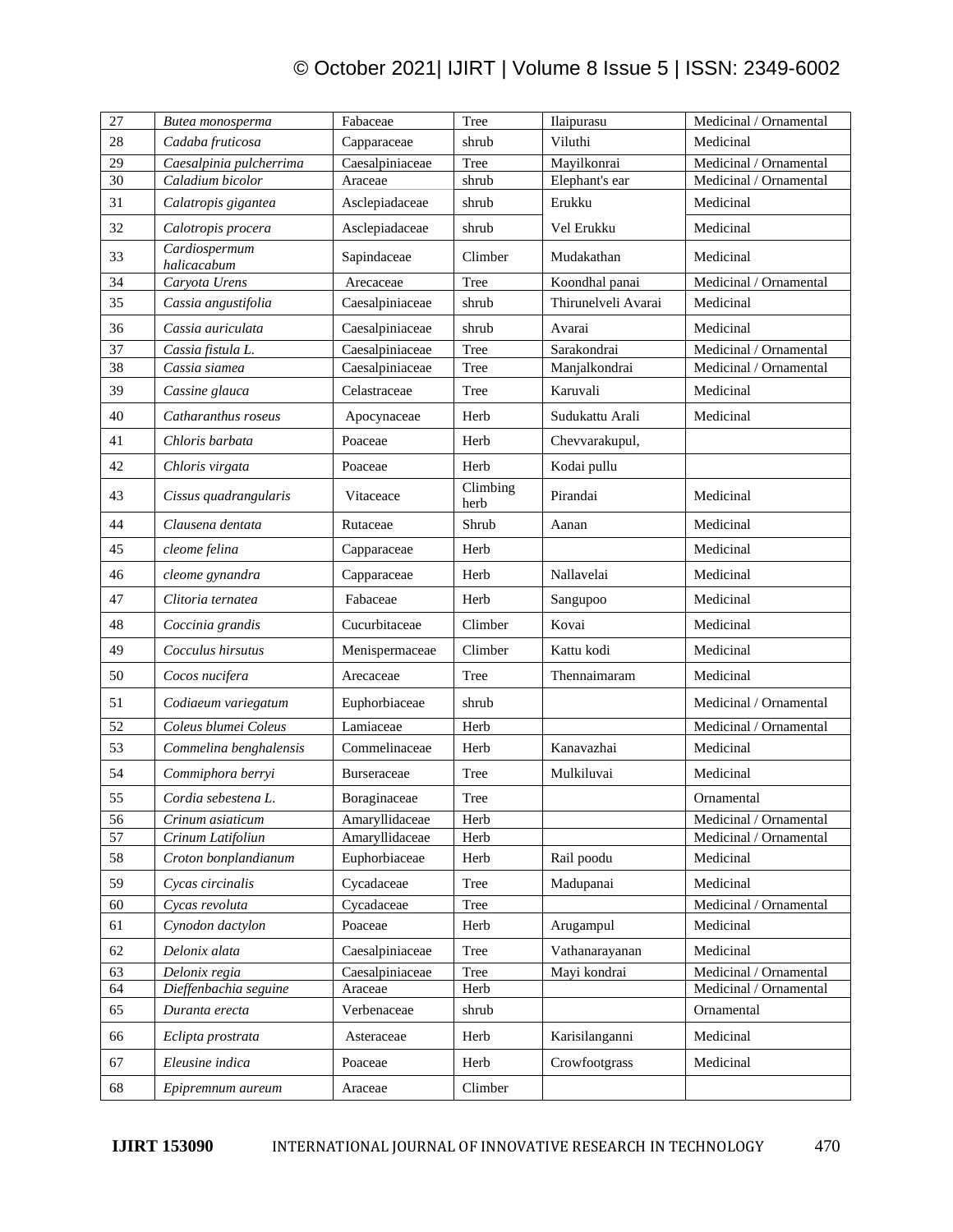| 69  | Eragrostis pilosa         | Poaceae        | Herb    |                  |                        |
|-----|---------------------------|----------------|---------|------------------|------------------------|
| 70  | Eragrostis tenella        | Poaceae        | Herb    |                  |                        |
| 71  | Euphorbia hirta           | Euphorbiaceae  | Herb    | Amman patcharisi | Medicinal              |
| 72  | Euphorbia milli           | Euphorbiaceae  | Herb    |                  | Ornamental             |
| 73  | Euphorbia rosea           | Euphorbiaceae  | Herb    |                  |                        |
| 74  | Euphorbia tithymaloides   | Euphorbiaceae  | shrub   |                  | Ornamental             |
| 75  | Evolvulus alsinoides      | Convolvulaceae | Herb    | Visnukiranthi    | Medicinal              |
| 76  | Ficus benghalensis L.     | Moraceae       | Tree    | Alamaram         | Medicinal              |
| 77  | Ficus benjamina           | Moraceae       | Tree    |                  |                        |
| 78  | Ficus religiosa           | Moraceae       | Tree    | Arasamaram       | Medicinal              |
| 79  | Ficus tinctoria           | Moraceae       | Tree    | Kaliatthi        | Medicinal              |
| 80  | Fleuggea leucopyrus       | Euphorbiaceae  | shrub   | veppoolan        | Medicinal              |
| 81  | Gloriosa superba          | Colchicaceae   | shrub   | Senganthal       | Medicinal              |
| 82  | Glycosmis pentaphyla      | Rutaceae       | shrub   | kattu-k-konci,   | Medicinal              |
| 83  | Gmelina arbora            | Verbenaceae    | shrub   | Kumil            | Medicinal              |
| 84  | Gmelina asiatica          | Verbenaceae    | Tree    | Nila kumil       |                        |
| 85  | Hemidesmus indicus        | Apocynaceae    | Climber | Nannari          | Medicinal              |
| 86  | Hibiscus rosa-sinensis    | Malvaceae      | Shrub   | Sembaruthi       | Medicinal / Ornamental |
| 87  | Hybanthus enneaspermus    | Violaceae      | Herb    | Orithalhamarai   | Medicinal              |
| 88  | Hyptis suaveolens         | Lamiaceae      | Herb    | Kanga Thulasi    | Medicinal              |
| 89  | Indigofera astragalina    | Fabaceae       | Herb    |                  | Medicinal              |
| 90  | Indigofera cardifolia     | Fabaceae       | Herb    |                  |                        |
| 91  | Indigofera linnaei        | Fabaceae       | Herb    | Seppu nerinji    | Medicinal              |
| 92  | Indigofera trifolia       | Fabaceae       | Herb    |                  | Medicinal              |
| 93  | Ipomoea pes tigridis      | Convolvulaceae | climber | Pulichovadi      | Medicinal              |
| 94  | Ipomoea pes-caprae        | Convolvulaceae | climber | Horse foot       | Medicinal / Ornamental |
| 95  | Ipomoea sepiaria          | Convolvulaceae | climber | Thalikodi        | Medicinal              |
| 96  | Ipomoea staphylina        | Convolvulaceae | climber | Onankodi         | Medicinal              |
| 97  | Iresine herbstii          | Amaranthaceae  | Herb    | <b>Bloodleaf</b> | ornamental             |
| 98  | Ixora coccinea            | Rubiaceae      | Shrub   | Idli poo         | Medicinal / Ornamental |
| 99  | Justicia tranquebariensis | Acanthaceae    | Herb    | Thavasumurungai  | Medicinal              |
| 100 | Lannea coromandelica      | Anacardiaceae  | Tree    | Udhiyen          | Medicinal              |
| 101 | Lantana camara            | Verbenaceae    | shrub   | Unni             | Medicinal / Ornamental |
| 102 | leucaena leucocephala     | Fabaceae       | Tree    | Subapul          | Medicinal              |
| 103 | Limonia acidissima        | Rutaceae       | Tree    | Vila             | Medicinal              |
| 104 | Madhuca longifolia        | Sapotaceae     | Tree    | Ilupai           | Medicinal              |
| 105 | Martynia annua            | Martyniaceae   | shrub   | Kakamul          | Medicinal              |
| 106 | Melhania incana           | Malvaceae      | Herb    |                  | Medicinal              |
| 107 | Merremia tridentata       | Convolvulaceae | Climber | Eli kathilai     | Medicinal              |
| 108 | Millingtonia hortensis    | Bignoniaceae   | Tree    | Panneermaram     | Ornamental             |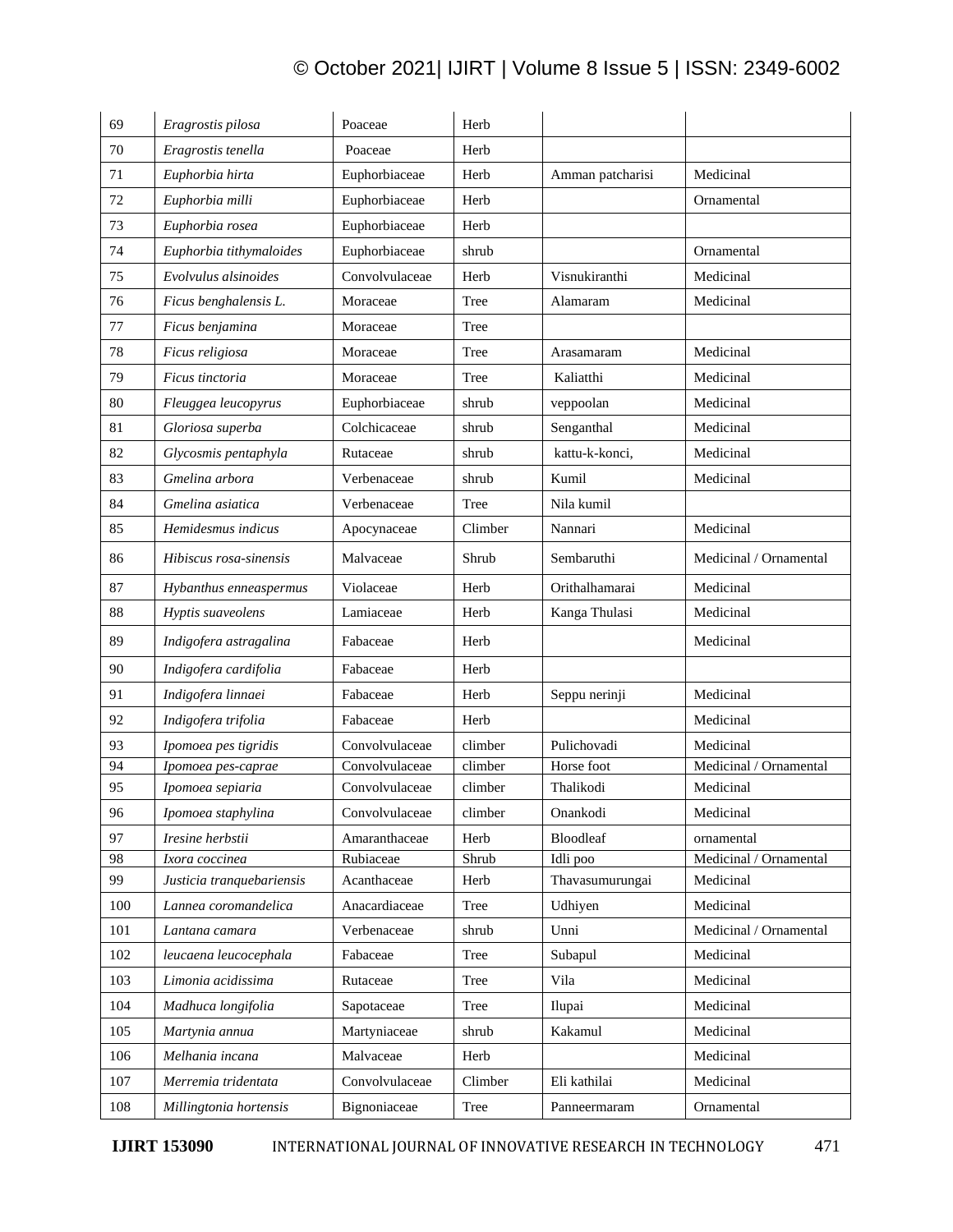| 109 | Mimosa pudica                  | Mimosaceae      | Herb    | Thottal surungi                 | Medicinal              |
|-----|--------------------------------|-----------------|---------|---------------------------------|------------------------|
| 110 | Morinda tinctoria              | Rubiaceae       | Tree    | Nuna                            | Medicinal              |
| 111 | Mukia maderaspatana            | Cucurbitaceae   | Climber | Musumusukai                     | Medicinal              |
| 112 | Muntingia calabura             | Tiliaceae       | Tree    |                                 | Ornamental             |
| 113 | Murraya koenigii               | Rutaceae        | shrub   | Karivepilai                     | Medicinal              |
| 114 | Mussaenda erythrophylla        | Rubiaceae       | shrub   |                                 | Ornamental             |
| 115 | Nerium indicum                 | Apocynaceae     | Shrub   | Sevarali                        | Ornamental             |
| 116 | Ocimum sanctum                 | Lamiaceae       | Herb    | Thulasi                         | Medicinal              |
| 117 | Oldenlandia aspera             | Rubiaceae       | Herb    | Impural                         |                        |
| 118 | Oldenlandia corymbosa          | Rubiaceae       | Herb    | Kattu sayaver                   | Medicinal              |
| 119 | Opuntia dillenii               | Cactaceae       | shrub   | Sapathikalli                    | Medicinal              |
| 120 | Pachygone ovata                | Menispermaceae  | Climber | Sirukattukodi                   | Medicinal              |
| 121 | Parthenium hysterophorus       | Asteraceae      | Herb    | Parthenium                      |                        |
| 122 | Peltophorum pterocarpum        | Caesalpiniaceae | Tree    | Perumkondrai                    | Medicinal / Ornamental |
| 123 | Perotis indica                 | Poaceae         | Herb    | Narival pul                     |                        |
| 124 | Phoenix humilis                | Arecaceae       | Tree    | Eechan                          | Medicinal              |
| 125 | phyllanthus<br>maderaspatensis | Euphorbiaceae   | Herb    | Melanelli                       | Medicinal              |
| 126 | Phyllanthus niruri             | Euphorbiaceae   | Herb    | Keelanelli                      | Medicinal              |
| 127 | Plumeria rubra                 | Apocynaceae     | Herb    | Kattumullangi,<br>Narakkarandai | Medicinal / Ornamental |
| 128 | Polianthes tuberosa.           | Apocynaceae     | Tree    | Nila sambangi                   | Medicinal              |
| 129 | Polyalthia longifolia          | Annonaceae      | Tree    | Netilingam                      | ornamental             |
| 130 | Polycarpa corymbosa            | Caryophyllaceae | Herb    | Nilaisedachi,                   | Medicinal              |
| 131 | Pongamia pinnata               | Fabaceae        | Tree    | Pungan                          | Medicinal              |
| 132 | Portulaca grandiflora          | Portulacaceae   | Herb    | Table rose                      | Ornamental             |
| 133 | Prosopis juliflora             | Mimosaceae      | Tree    | Seemai Karuvel                  | Medicinal              |
| 134 | Rauvolfia tetraphylla          | Apocynaceae     | shrub   | Pampukaalaachchedi              | Medicinal              |
| 135 | Roystonea regia                | Arecaceae       | Tree    |                                 | Ornamental             |
| 136 | Ruellia tuberosa               | Acanthaceae     | Herb    | Kiranthinayagam                 | Medicinal              |
| 137 | Sansevieria roxburghiana       | Liliaceae       | Herb    | Marul                           | Medicinal              |
| 138 | Scoparia dulcis                | Plantaginaceae  | Herb    | Kalluruki                       | Medicinal              |
| 139 | Sida acuta                     | Malvaceae       | Herb    | Arivalmanai poondu              | Medicinal              |
| 140 | Sida cordifolia                | Malvaceae       | Herb    | Chithamutti                     | Medicinal              |
| 141 | Streblus asper                 | Moraceae        | Tree    | Puramaram                       | Ornamental             |
| 142 | Synedrella nodiflora           | Asteraceae      | Herb    | Mudiyan puchai                  | Ornamental             |
| 143 | Tecoma stans                   | Bignoniaceae    | Tree    | Sonnapatti                      | Ornamental             |
| 144 | Tectona grandis                | Verbenaceae     | Tree    | Thekku                          | Medicinal              |
| 145 | Terminalia catappa             | Combretaceae    | Tree    | Vadhamaram                      | Medicinal              |
| 146 | Thespesia populnea             | Malvaceae       | Tree    | Puvarasu                        | Medicinal              |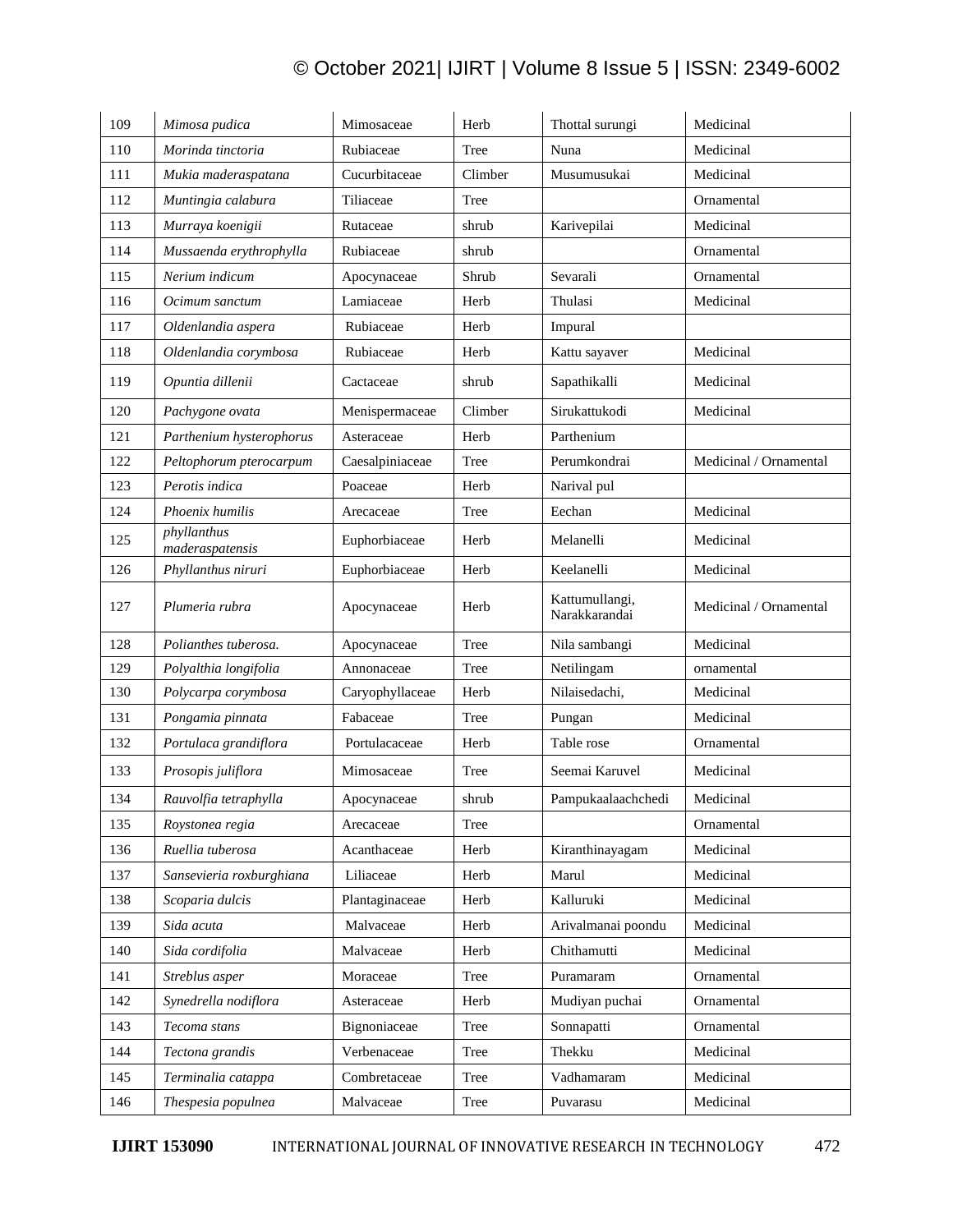| 147 | Thevetia peruviana     | Apocynaceae    | Shrub | Arali              | Medicinal  |
|-----|------------------------|----------------|-------|--------------------|------------|
| 148 | Thuja occidentalis     | Cupessaceae    | Tree  |                    | Medicinal  |
| 149 | Tradescantia pallida   | Commelinaceae  | Herb  |                    | Ornamental |
| 150 | Tradescantia spathacea | Commelinaceae  | Herb  |                    | Ornamental |
| 151 | Tribulus terrestris    | Zygophyllaceae | Herb  | Nerunjil           | Medicinal  |
| 152 | Trichodesma indicum    | Boraginaceae   | Herb  | Kavilthumbai       | Medicinal  |
| 153 | Tridax procumbens      | Asteraceae     | Herb  | Vettukayapoondu    | Medicinal  |
| 154 | Vernonia cinerea       | Asteraceae     | Herb  | Seera shengalaneer | Medicinal  |
| 155 | Vicoa indica           | Asteraceae     | Herb  | Jemikipoondu       | Medicinal  |
| 156 | Waltheria indica       | Sterculiaceae  | Herb  | Sleepy Morning     | Medicinal  |

#### REFERENCES

- [1] Elizabeth, M., Dowdeswell, D., 1995. Global Biodiversity Assessment. UNEP, Cambridge University Press, UK, 80-89.
- [2] Wagay N.A., Deshmukh V.R., Rothe, S.P., 2015. A floristic survey of flowering plants from Vidyabharati Mahavidyalya Campus, Amravati (Maharashtra) India International Journal of Life Sciences, 3(3): 249-254.
- [3] Laloo, R.C., Kharlukhi, L., Jeeva, S. and Mishra, B.P., 2006. Status of Medicinal Plants in the Disturbed and the Undisturbed Sacred Forests of Meghalaya, Northeast India: Population Structure and Regeneration Efficacy of Some Important Tree Species. Current Science. (90) 225-232.
- [4] Gharpure, Y.H., Chemical News, June 2011, 22
- [5] Ravikumar, S., Gnanadesigan, M., Jacob Inbaneson, S., Kalaiarasi, A., 2011. Hepatoprotective and antioxidant properties of Suaeda maritima (L.) Dumort ethanolic extract on concanavalin-A induced hepatotoxicity in rats Indian journal of experimental biology 49(6):455- 60
- [6] Jain, S.K., Rao, R.R., 1977. A handbook of field and herbarium methods. New Delhi: Today & Tomorrow's Printers and Publishers.157.
- [7] Gamble, J.S. and Fischer C.E.C., 1957. Flora of the Presidency of Madras. (Reprint Edition).Vol.I– III. Calcutta: Botanical Survey of India, P.2017.
- [8] Nair N.C., Henry, A.N., 1983. Flora of Tamilnadu, India. Series 1: Analysis. Volume I. Coimbatore: Botanical Survey of India,184.
- [9] Henry A.N., Kurmai, G.R., Chitra, V., 1987.Flora of Tamilnadu, India, Series I: Analyis, Volume II. Coimbatore: Botanical Survey of India, p.285
- [10] Henry A.N., Chitra V., Balakrishnan N.P., 1989. Flora of Tamilnadu, India, Series I: Analyis, Volume III. Coimbatore: Botanical Survey of India, p.171.
- [11] Hobbs, R.J. and Huenneke, L.F. (1992) Disturbance, Diversity, and Invasion Implications for Conservation. Conservation Biology, 6, 324- 337
- [12]Punalekar, S., Mahajan, D.M., Kulkarni, D.K., 2010. Impact of exotic Tree species on the native vegetation of Vetal Hill, Pune.Indian Journal of Forestry. 33(4): 549-554.
- [13]Elavarasi, S., Horne I.A., Hemasri, D., Rajeswari M., Gunavathi G., Mogana, J.M., 2017. Study of vegetation and their medicinal properties inside the holy cross college campus, Tiruchirappalli district, tamilnadu, India World Journal of Pharmaceutical Research7, (1) 927-948.
- [14]Parthipan, B., Rajeeswari, M., Jeeva, S., 2016. Floristic Diversity of South Travancore Hindu College (S. T. Hindu College) Campus, Kanyakumari District (Tamilnadu) India Bioscience Discovery, 7(1):41-56, Jan - 2016 7(1) 41-56.
- [15]Rajendran, A., Aravindhan, V. and Sarvalingam, A 2014 Biodiversity of the Bharathiar university campus, India: A floristic approach International Journal of Biodiversity and Conservation 6(4):308-319
- [16]Udayakumar Muthulingam, Dhatchanamoorthy Narayanasamy, Ajithadoss Kanakashanthi And Sekar Thangavel A Floristic Study In A Perennial